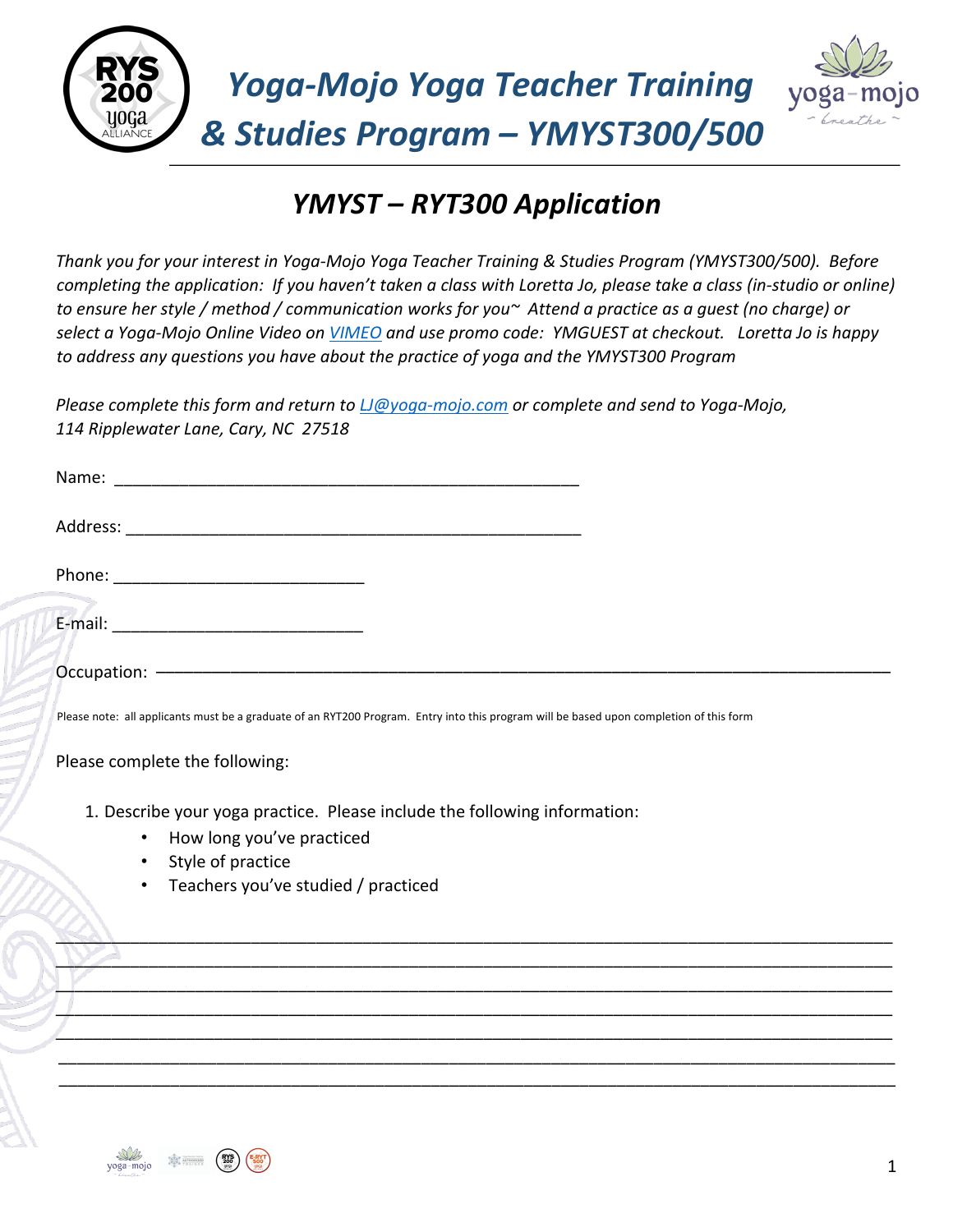2. Where did you receive your RYT200 training and who was the lead teacher?

- 3. How has the practice of Yoga impacted your day-to-day life?
- 4. Why do you wish to continue your studies and what are your goals for completing an advanced Yoga **Teacher Training?**
- 5. How do you plan on using advanced teacher training in practice?
- 6. What is your general/overall physical and mental health?

7. How do you plan on using advanced teacher training in practice?